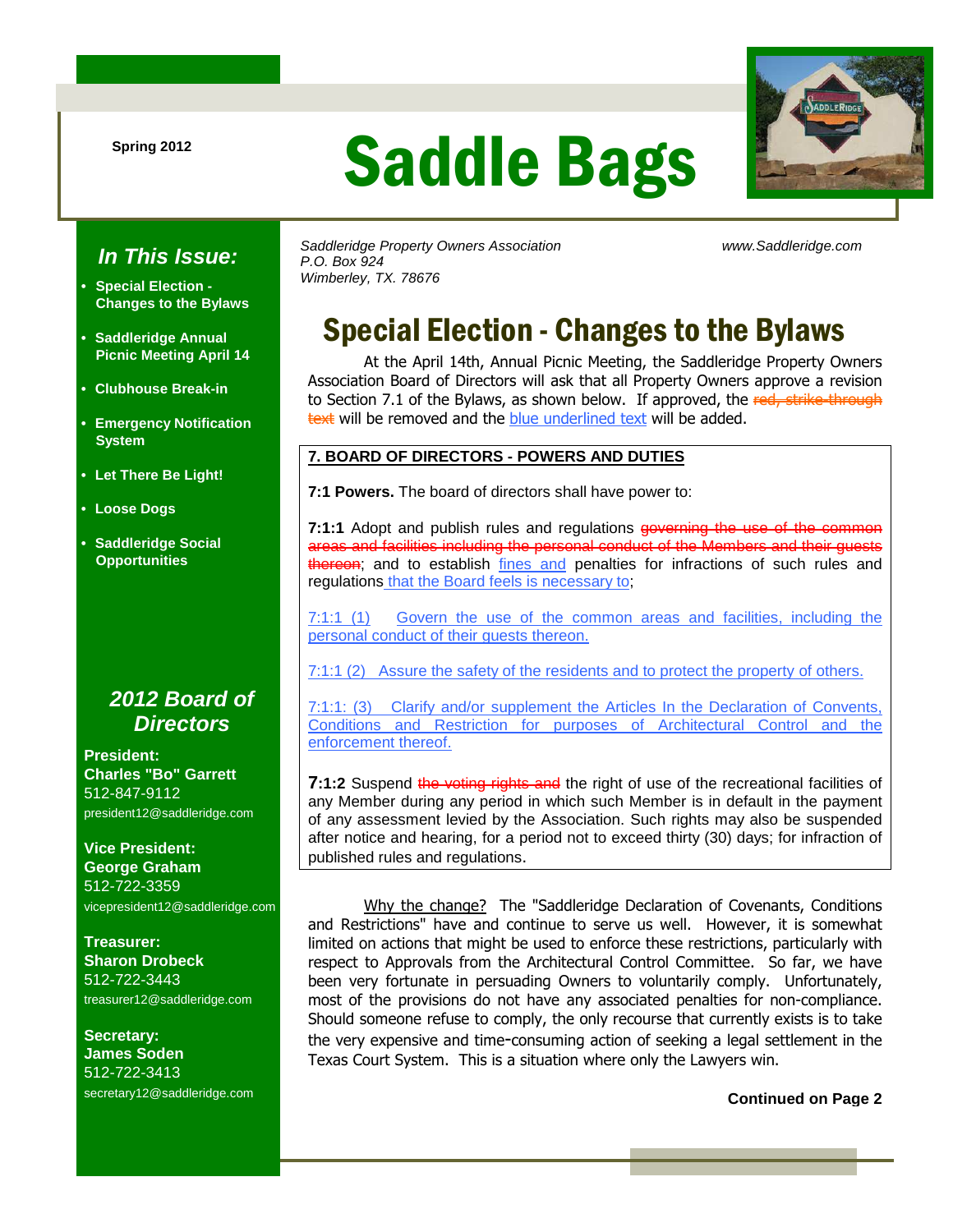### Changes to the Bylaws - Continued from Page 1

 The Covenants does give the Association the power to adopt rules and regulations to enforce the provisions. This is covered by Section 7.10, as follows:

**Section 7.10 Power to Adopt Rules and Regulations. The Association may adopt, amend, repeal and enforce rules and regulations ("Rules and Regulations"), fines, levies and enforcement provisions as may be deemed necessary or desirable with respect to the interpretation and implementation of this Declaration, the operation of the Association, the use and enjoyment of the Common Areas, and the use of any other property, facilities or improvements owned or operated by the Association.** 

The actual process of adopting Rules and Regulations is covered by Section 7.1.1 of the Bylaws, but as currently written, it is limited to rules concerning use of the Clubhouse and Community Park. The proposed change to the Bylaws would allow adoption of Rules and Regulations, including fines and penalties, for all provisions of the Covenants, as we believe was originally intended. The Association could then adopt rules that would prohibit dangerous acts such as conducting open hot work (welding and cutting) during 'burn-ban' periods, and if necessary, impose fines or other penalties. According to the Association Lawyer, with proper notifications, we will be able to apply the fines and penalties to Contractors who do not comply with our rules, not just the Property Owner.

A change to the Bylaws requires the majority approval of a 20% quorum of Property Owners. The Board has therefore called for a Special Election to be held on Saturday, April 14, 2012, during our Annual Picnic Meeting. If you do not intend to be at the Picnic, you will be afforded the opportunity to vote

## Saddleridge Annual Picnic Meeting April 14

Mark your calendars. The Annual Picnic is scheduled for Saturday, April 14, 2012 at the Saddleridge Clubhouse. Bring the whole family and enjoy the free barbeque, soft drinks deserts and good company. The fun begins at 11:00 AM with voting for the Special Election (see preceding article), followed by guest speakers and food. Invited guests include Commissioner Will Conley, County Sheriff Gary Cutler, and Wimberley Fire Chief.





### Clubhouse Break-in

The Saddleridge Clubhouse has been broken into three times in as many months. Each time, nothing is taken and other than a broken door and doorframe, there has been no damage. It will cost the Association approximately \$300 to replace this door. The Sheriff's Department has been called after each break-in, but so far, they have been unable to identify or stop the perpetrator. Therefore, the Board is having a security surveillance system installed to monitor the Clubhouse. It is our intension to identify, catch and prosecute, any and all trespassers.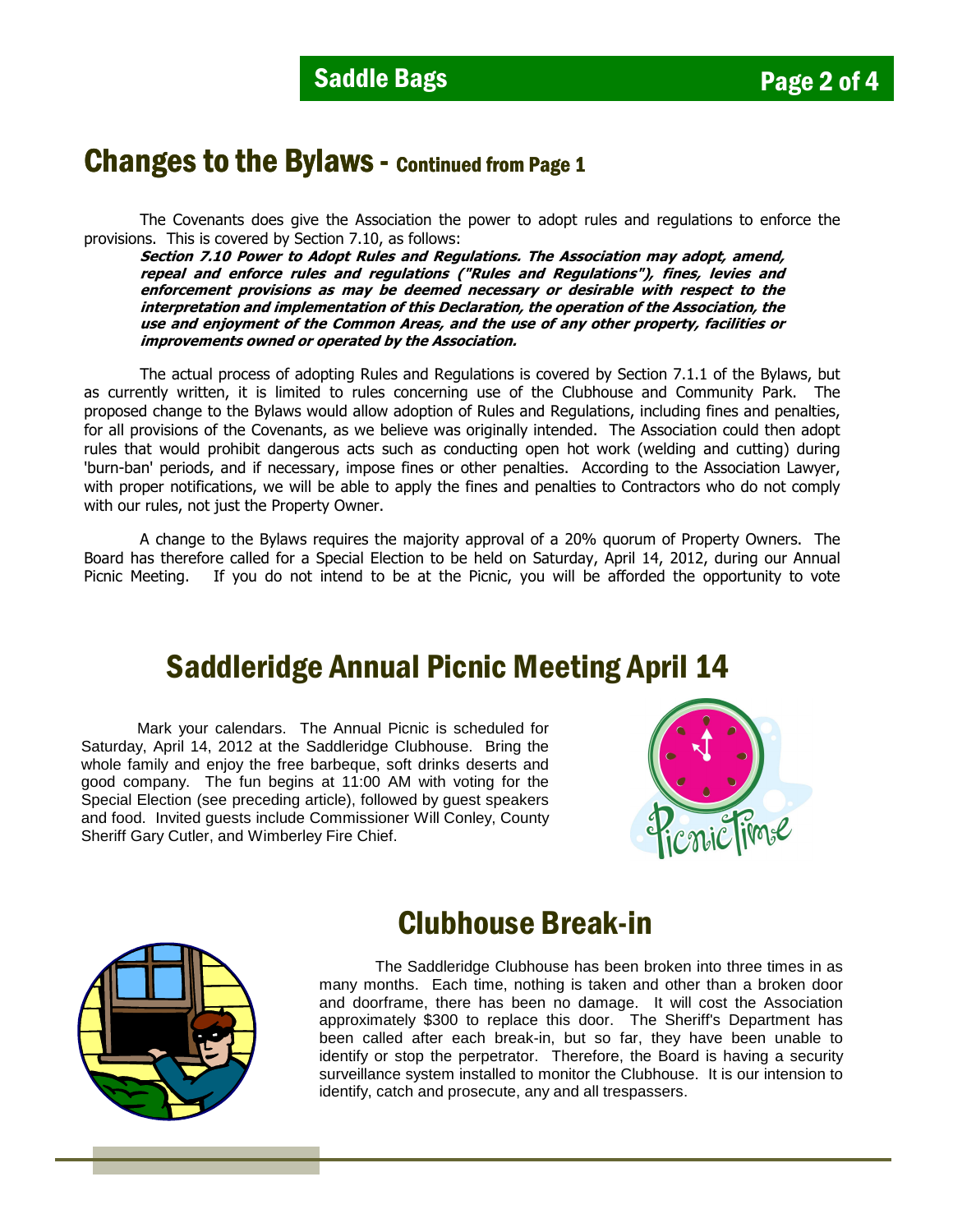# Emergency Notification System **(REVERSE 911)**



Hays County participates in the Emergency Notification System (ENS), also referred to as 'Reverse 911'. When activated, this system will automatically send a phone message to residents in the affected area and advise them on actions to take. This is the system that was used to notify residents to evacuate during the Bastrop fire last year. Unfortunately, depending upon the type of home phone system you are using, you may not be on their Call List. If you have anything other than the old fashion, hard-wire landline that is physically associated with your address, it is likely that you are not. This includes those of you, who are using your cellular phone for home service as well as most cable/computer based (VoIP) phone systems such as Time-Warner Cable, Vonage, Magic Jack and similar systems. The ENS System is administered by the Capital Area Council of Governments (CAPCOG). To find out more or to register you phone, please go to their website at: http://wireless.capcog.org/ENS/Intro.aspx. If you need assistance with registering, you may call them at 512-916-6035.



# Let There Be Light!

Work on the entrance at RR12 has finally been completed and the lights now work. It is really an impressive entrance at night.. Our thanks to Hays County for a job well done.

# Loose Dogs

Property owners are reminded that both our Covenants and Hays County regulation prohibit your dogs, or livestock, from roaming unrestrained off of your property. However, the Association does not have the enforcement ability that the County has. So, please do not call a SPOA Board member for problems with loose animals. If you know who the owner is, you certainly may call that person and let them know. Otherwise, call Hays County Animal Control at 512-393-7800. The county has the trained personnel and equipment to safely capture the animal and has the ability to determine the owner.